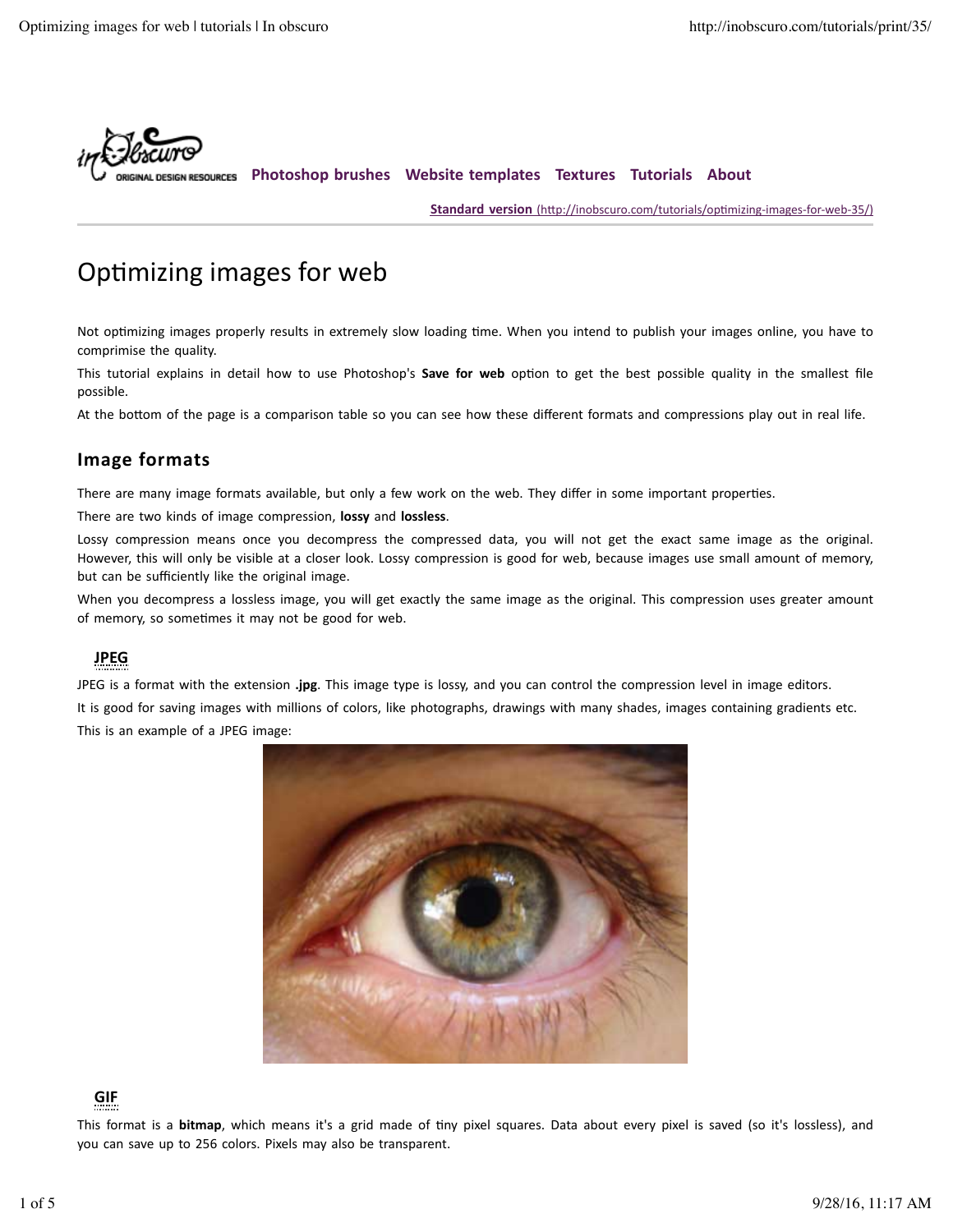GIF may contain more than one frame, so it can be animated.

Since image programs can control the exact number or colors stored in a particular image, it is a good format for saving images with less colors, like charts, small graphics (bullets, website buttons), images containing text, flat-color drawings etc.

This is an example of a GIF image:



## **PNG**

This format was created to become the new and improved GIF, because GIF was patented. PNG is a lossless format.

There are two types of PNGs, an 8-bit and 24-bit. 8-bit can store up to 256 colors, like GIF. 24-bit can store millions of colors, and it also has partial transparency.

It's best to save images in this format when you need to preserve both transparency and a large amount of colors.

This is an example of an 8-bit PNG image:



This is an example of a 24-bit PNG image with transparent background:



# Saving images for web

Option for exporting images for web is found under **File > Save for web...** — other graphic editors must have something similar, probably under **File > Export**.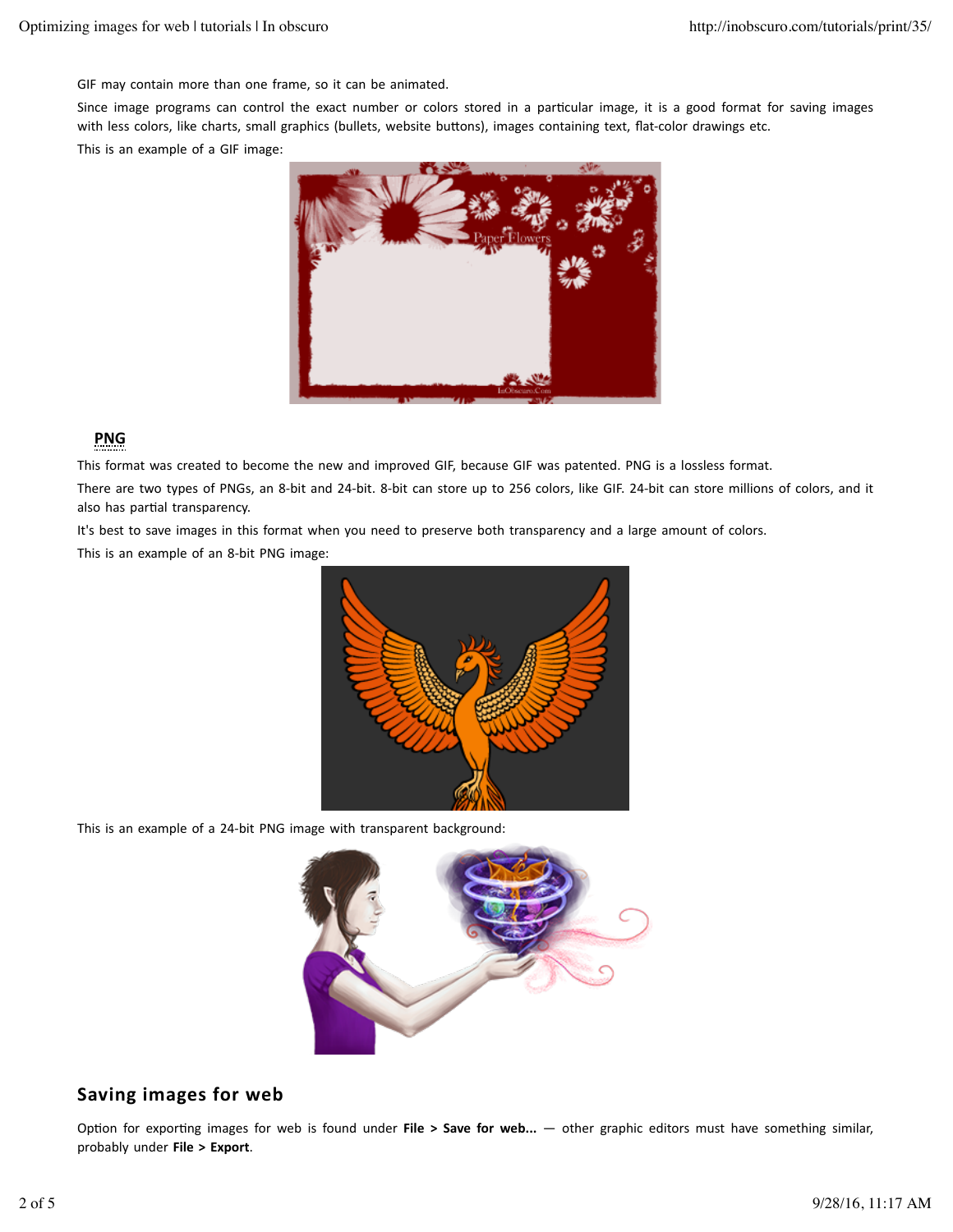### **Saving images with many colors**

#### **Original image saved at 100% quality [171KB]** (http://inobscuro.com/image.php?file=extras/tutorials/images/optimize00.jpg)

#### Choose File > Save for web...

Since it's a photograph, choose JPEG.

You can check the option Progressive if you like, it's only difference is how the loading will look like. Progressive images first appear blurry, and then become clearer as the image loads. Non-progressive images load line-by-line.

First choose quality level, **High** if the image will be visible, **Medium** or Low if it's meant as a background.

To have more control over the quality, use the slider or enter number in the field **Quality** 

Look at the file size and estimated loading time displayed in the lower-left corner while adjusting settings. At the same time, look at the image to decide on what quality looks good enough.

If it's a background, make sure file size is under 5KB, up to 2KB would be better.

If the image is a layout header, up to 40KB is acceptable.

If it's an image to be displayed on the page, up to 70KB is reasonable, depending on dimensions.

Artworks and photographs for your portfolio may be saved in better quality, since people who will look at them already expect to see large images. In this case it's normal to have file sizes from 100 to 200KB, but not more than that.

Once you have found the perfect balance between quality and compression, click the button Save



**Image saved at 60% quality [42KB]** (http://inobscuro.com/image.php?file=extras/tutorials/images/optimize02.jpg)

The image above would load in about 8 seconds on 56kbps connection. Its quality is not the best, some areas appear blurry, but it's still good enough for web purposes, and we used 75% less memory than before. This is how images with lots of colors should be saved.

### **Saving flat-color images and charts**

**Original image saved in JPEG at 100% quality [177KB]** (http://inobscuro.com/image.php?file=extras/tutorials/images/optimize03.jpg)

#### Choose **File** > Save for web...

Since it has less colors, choose GIF.

If the image contains empty (transparent) pixels, make sure Transparency is checked.

Select the number of colors  $-$  try to make the number the smallest you can, while at the same time the image looks decent.

If the image is not in the main focus (ie. background) try adding some Lossyness by dragging the slider to the right. This will reduce the file size.

Once you have found the perfect balance between quality and size, click the button **Save** 

**Image saved in GIF, 8 colors, 50% lossy [25KB]** (http://inobscuro.com/image.php?file=extras/tutorials/images/optimize04.gif)

The above image would load in about 5 seconds on 56kbps connection. If you take a closer look, you'll spot some differences, but the image still looks good enough to be a background  $-$  what is more important, it's only 15% of the original file size!

# **Comparison of formats**

To provide a clearer overview of different formats and compressions, here is a table: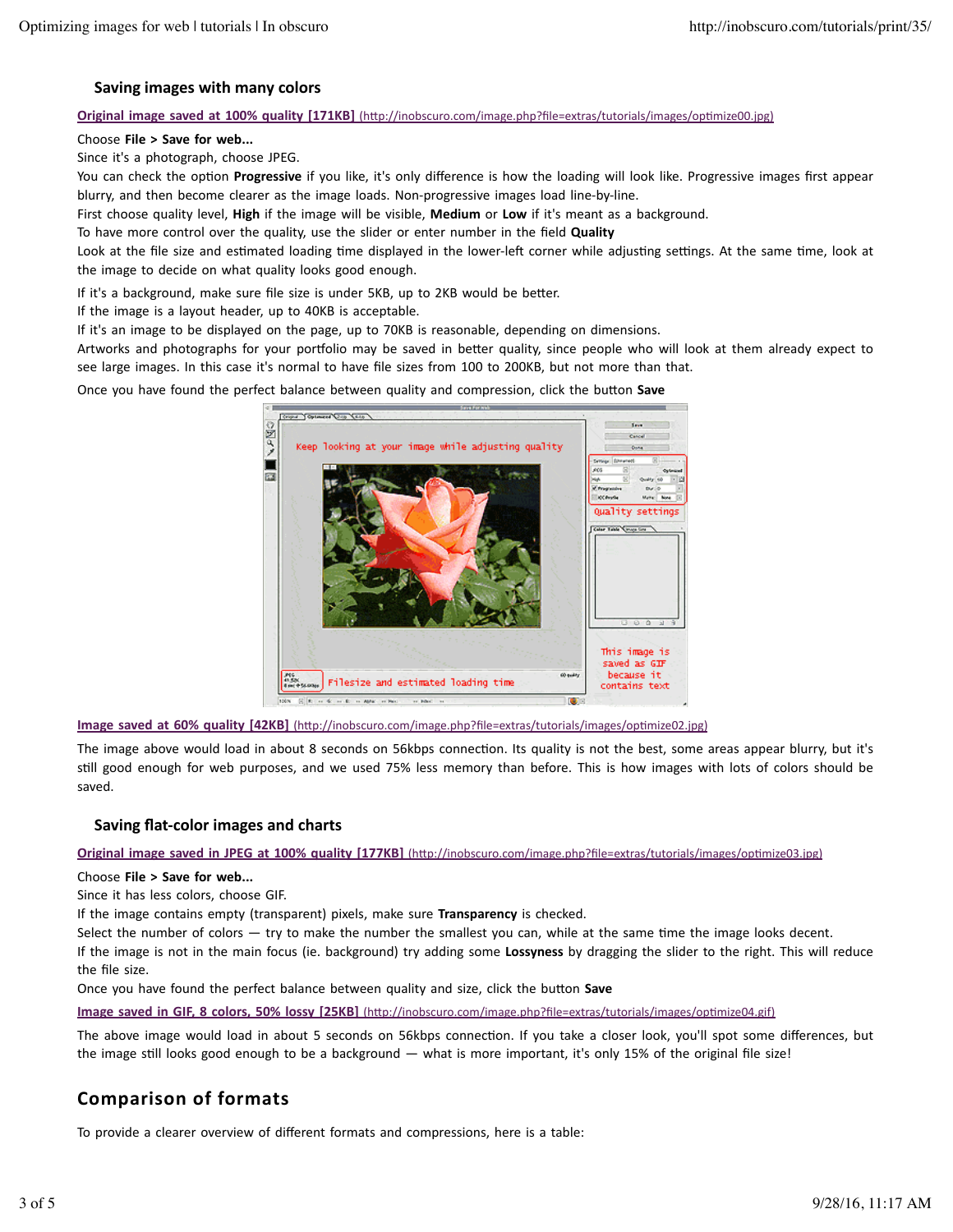| <b>Graphic type</b>                           | <b>JPEG</b>         | <b>GIF</b>         | PNG-8                          | <b>PNG-24</b>       |
|-----------------------------------------------|---------------------|--------------------|--------------------------------|---------------------|
| Single color                                  | 378 bytes           | 156 bytes          | 588 bytes                      | 809 bytes           |
| Anti-aliased text on a solid background       | A B C<br>1876 bytes | A B C<br>566 bytes | A B C<br>1015 bytes            | A B C<br>1791 bytes |
| Anti-aliased text on a transparent background | no transparency     | 365 bytes          | $ABC$ $ABC$ $ABC$<br>867 bytes | 1538 bytes          |
| Gradient                                      | 742 bytes           | 2331 bytes         | 1072 bytes                     | 1299 bytes          |
| <b>Flat colors</b>                            | 3006 bytes          | 964 bytes          | 1237 bytes                     | 2346 bytes          |
| Flat-color motive on transparent background   | no transparency     | 784 bytes          | 1105 bytes                     | 2007 bytes          |
| <b>Full-color motive</b>                      |                     |                    |                                |                     |